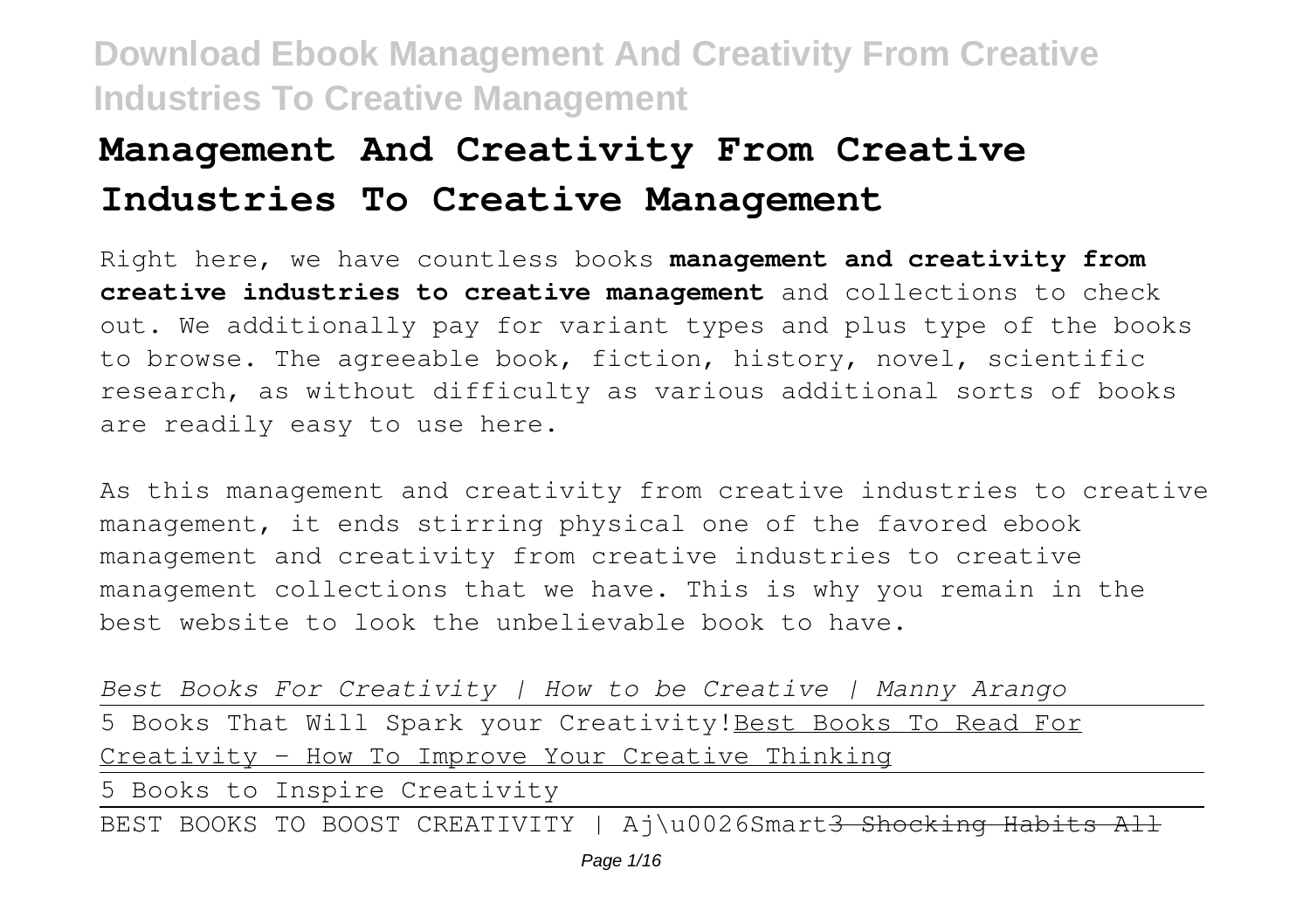SUCCESSFUL People Have That You Can DEVELOP | Seth Godin \u0026 Lewis Howes *John Cleese on Creativity In Management Creative thinking - how to get out of the box and generate ideas: Giovanni Corazza at TEDxRoma Making Money Moves with Tracy: How to become a success as an entrepreneur \u0026 an author* Unlock Your Creative Genius: 4 Inspiring Books to Read NOW **Why Creativity is the New Economy - Richard Florida** Six Books to Boost Your Creativity Three Books All Creative People Should read! 9 Steps To Becoming A Creative Director  $w/$  Adam Morgan 7 Rules for Creativity Managers

John Cleese: The Secret to Creativity**Ed Catmull: Creativity, Inc Book Summary**

\"Creativity Rules\" by Tina Seelig - BOOK SUMMARYWhat is Creativity? Fredrik Haren's funny and inspiring speech from the Global Leadership Summit. *How To Be Productive: Understanding Time, Work and Creativity - Dr. Ken Atchity* **Management And Creativity From Creative** This work: challenges the stereotypical opposition between 'creatives' and 'suits'; draws on the work of management theorists such as Mintzberg and Porter and creativity theorists such as Amabile and Boden; draws on the practical experience of individuals working in the creative industries; and, looks at the place of creative organisations and creative business management in a new creative economy, based on ideas, images and information.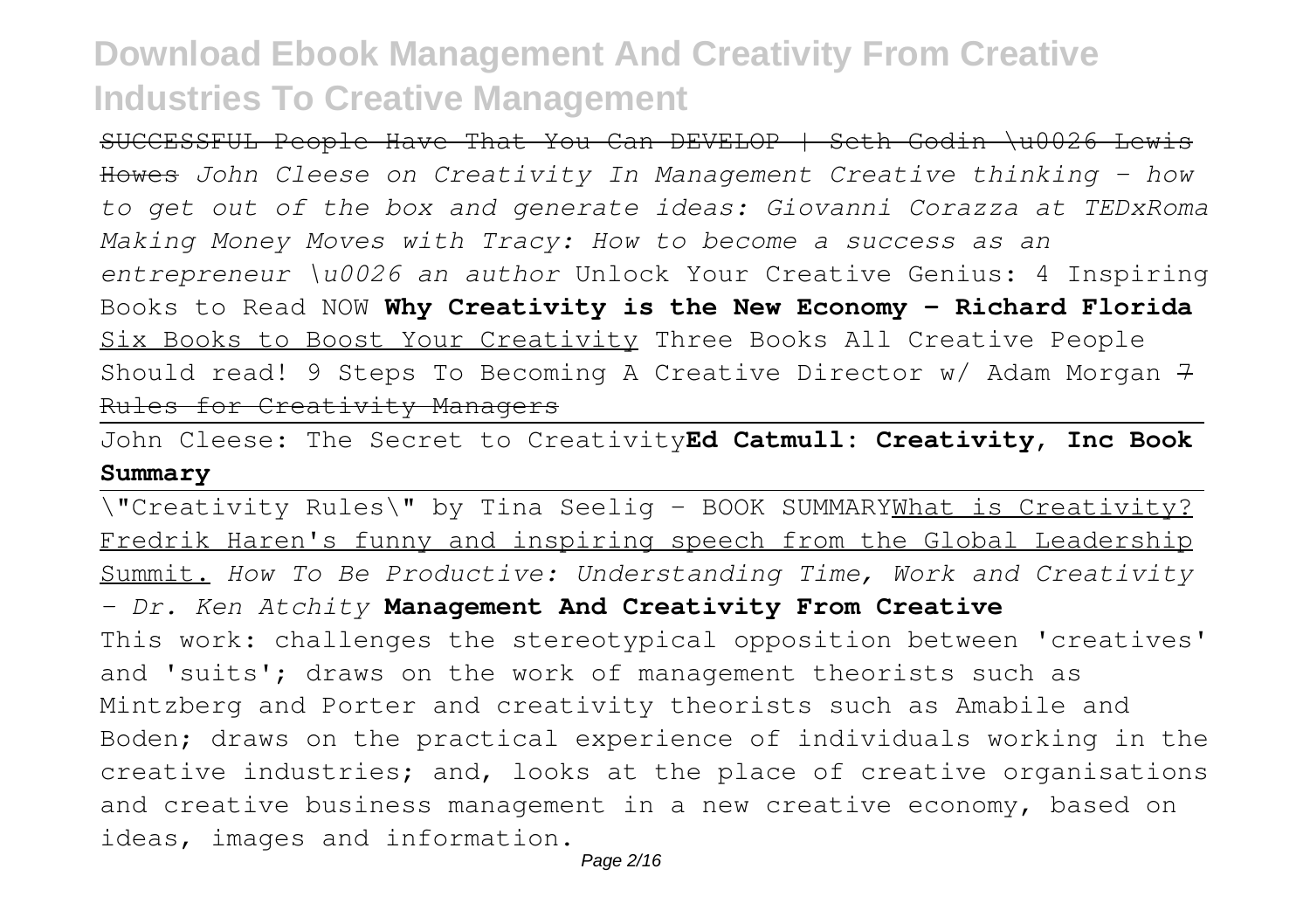#### **Management and Creativity: From Creative Industries to ...**

Draws on the work of management theorists such as Mintzberg and Porter and creativity theorists such as Amabile and Boden. Draws on the practical experience of individuals working in the creative industries. Looks at the place of creative organisations and creative business management in a new creative economy, based on ideas, images and ...

#### **Management and Creativity: From Creative Industries to ...**

Draws on the work of management theorists such as Mintzberg and Porter and creativity theorists such as Amabile and Boden. Draws on the practical experience of individuals working in the creative industries. Looks at the place of creative organisations and creative business management in a new creative economy, based on ideas, images and information.

#### **Management and Creativity: From Creative Industries to ...**

Buy [(Management and Creativity: From Creative Industries to Creative Management )] [Author: Chris Bilton] [Sep-2006] 1st Edition by Chris Bilton (ISBN: 8601405278890) from Amazon's Book Store. Everyday low prices and free delivery on eligible orders.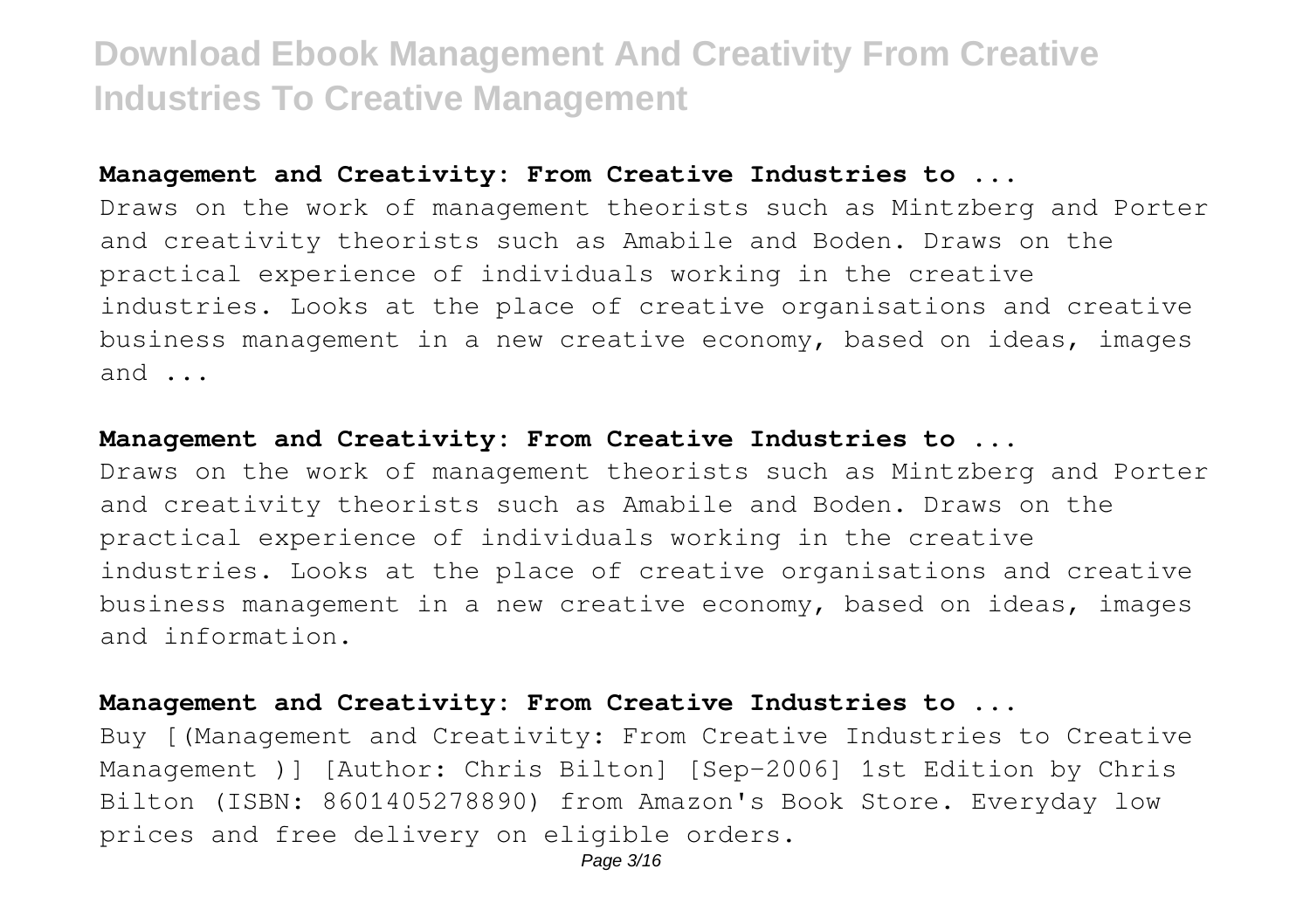#### **[(Management and Creativity: From Creative Industries to ...**

Management And Creativity: From Creative Industries To Creative Management. This book explores the relationship between the management of creativity and creative approaches to management. Challenges the stereotypical opposition between 'creatives' and 'suits'.

#### **Management And Creativity: From Creative Industries To ...**

An exploration of the relationship between the management of creativity and creative approaches to management. Challenges the stereotypical opposition between 'creatives' and 'suits'. Draws on the work of management theorists such as Mintzberg and Porter and creativity theorists such as Amabile ...

#### **Management and Creativity: From Creative Industries to ...**

This book explores the relationship between the management of creativity and creative approaches to management. Challenges the stereotypical opposition between 'creatives' and 'suits'. Draws on the work of management theorists such as Mintzberg and Porter and creativity theorists such as Amabile and Boden.

#### **Management and Creativity: From Creative Industries to ...**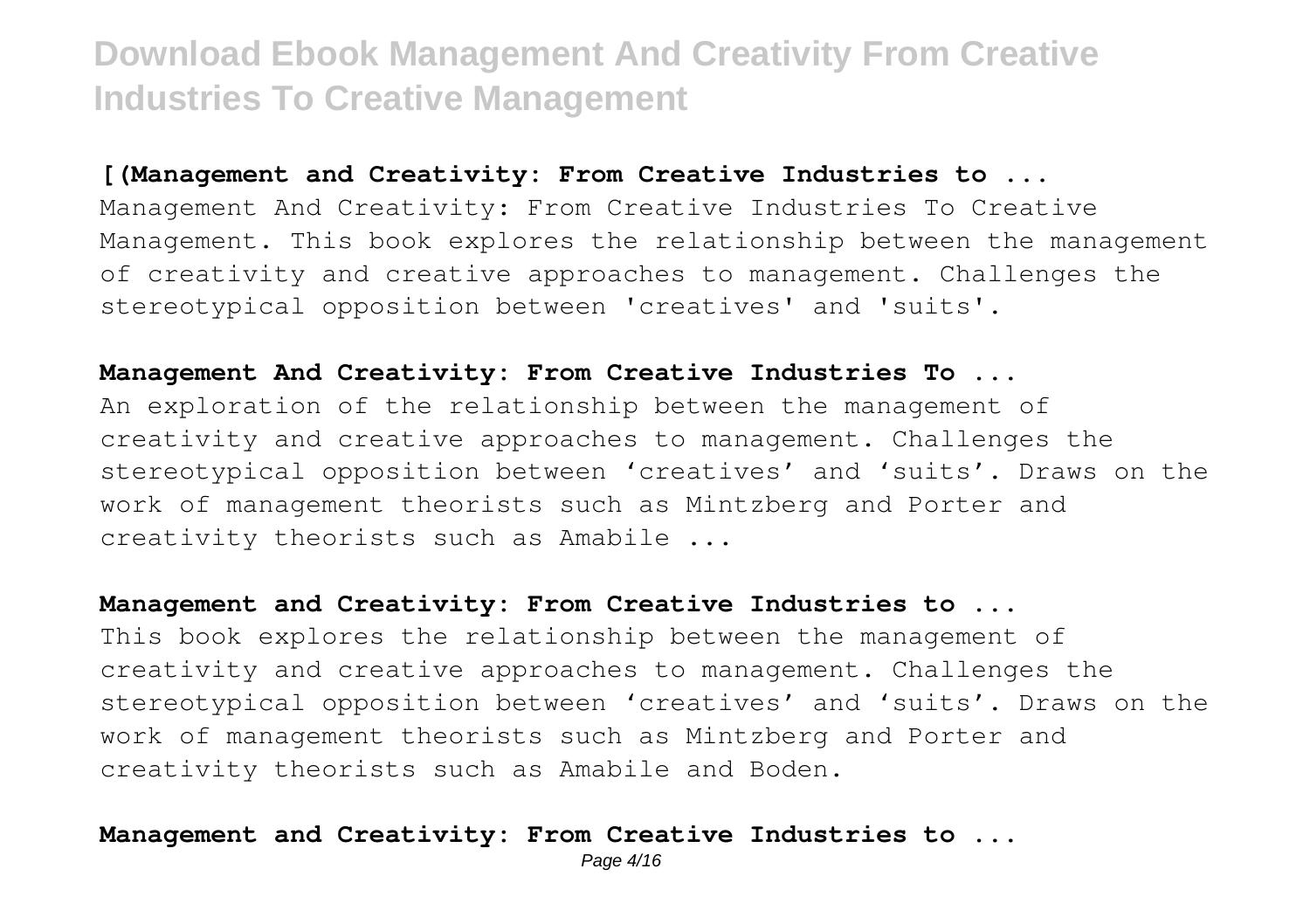In Dr Bilton's book Management and Creativity (Blackwells 2006) perspectives on creativity are applied to aspects of management, from organisational structure and strategy to marketing and organisational change, as well as to cultural policy on the creative industries. In 2010 the connections between creativity and management were further explored from the perspective of business management in Creative Strategy: reconnecting business and innovation (Wiley).

#### **Management and Creativity - University of Warwick**

Managing for Creativity Help Workers Be Great. Creative people work for the love of a challenge. They crave the feeling of accomplishment that... We're All Creatives. Few companies place as high a value on an egalitarian work culture as SAS does. There's no... Keep the Customer Satisfied. So far, ...

#### **Managing for Creativity - Harvard Business Review**

The role of a Creativity Manager is to build a diverse team and then nurture its diversity, so the individuals learn to value their originality and gain the confidence to bring their unique perspectives to the table. A Creativity Manager always supports the individualism of her team members and is able to facilitate diverging opinions.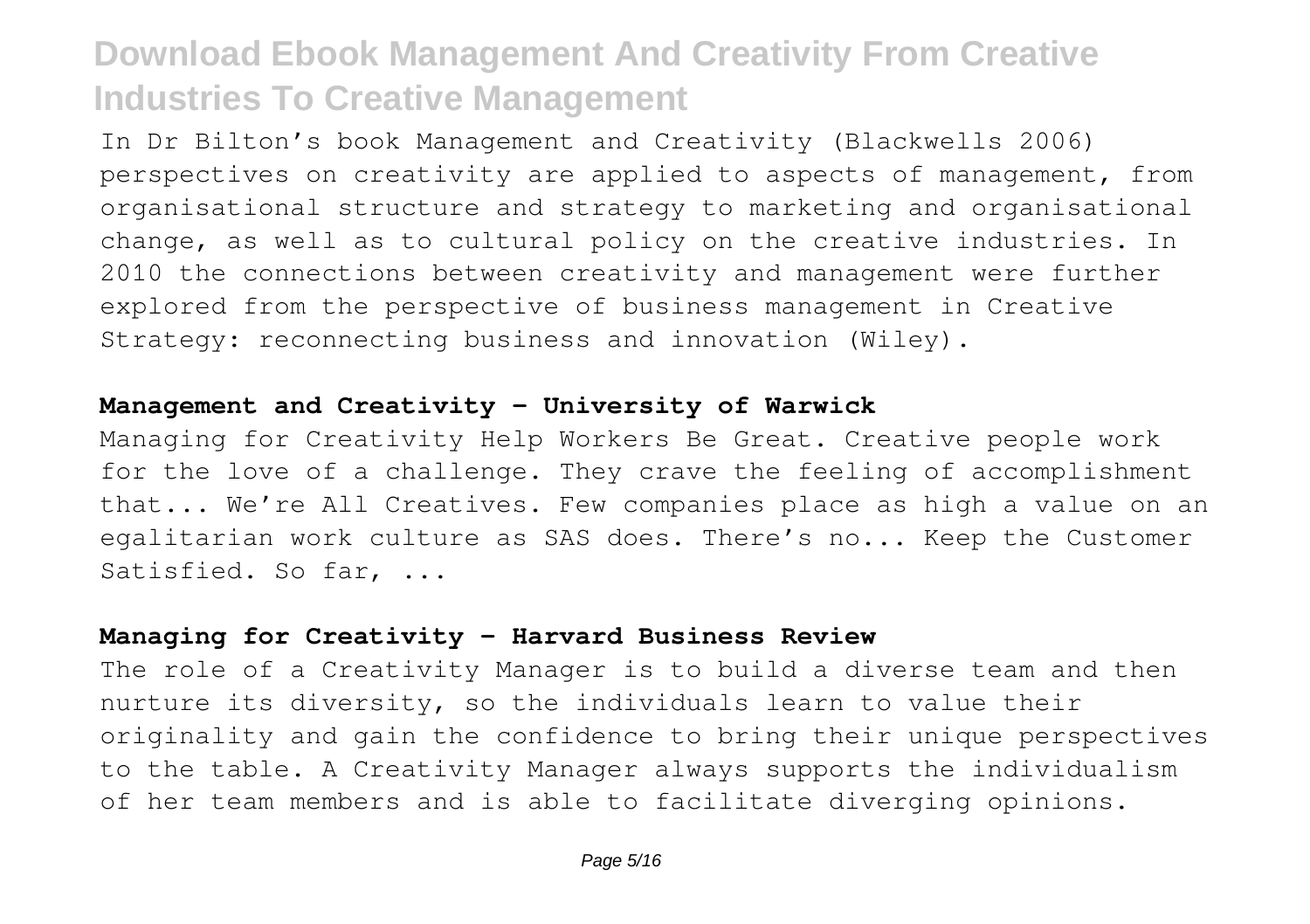### **The Seven Principles of Managing for Creativity ...**

The textbook "Creative Management" is a answer to the challenges of the constantly growing social and economic environment. It offers a new vision of management theory and practice, and provides an orderly system of practical tools and methods for improving the efficiency of all managerial processes and functions.

#### **Creative Management**

September 12, 2017. Pierre Veyrat. Business Management. Innovate, develop products and innovative services, discover ways to conquer new markets or suggest new creative uses for existing products and services within a company. Walls covered with post-its, colorful bean bags, football tables, flexible hours, telecommuting, online collaborative tools and even prototypes made of modeling clay or pieces of lego, are the stereotyped scenario of this unbridled search for company creativity and ...

#### **5 pillars of company creativity and innovation management**

C. Bilton, Management and Creativity, From Creative Industries to Creative Management, Blackwell Publishing, Oxford, UK (2007) p. xxiii+190, GBP 19.99, ISBN 1-4051-1996-9.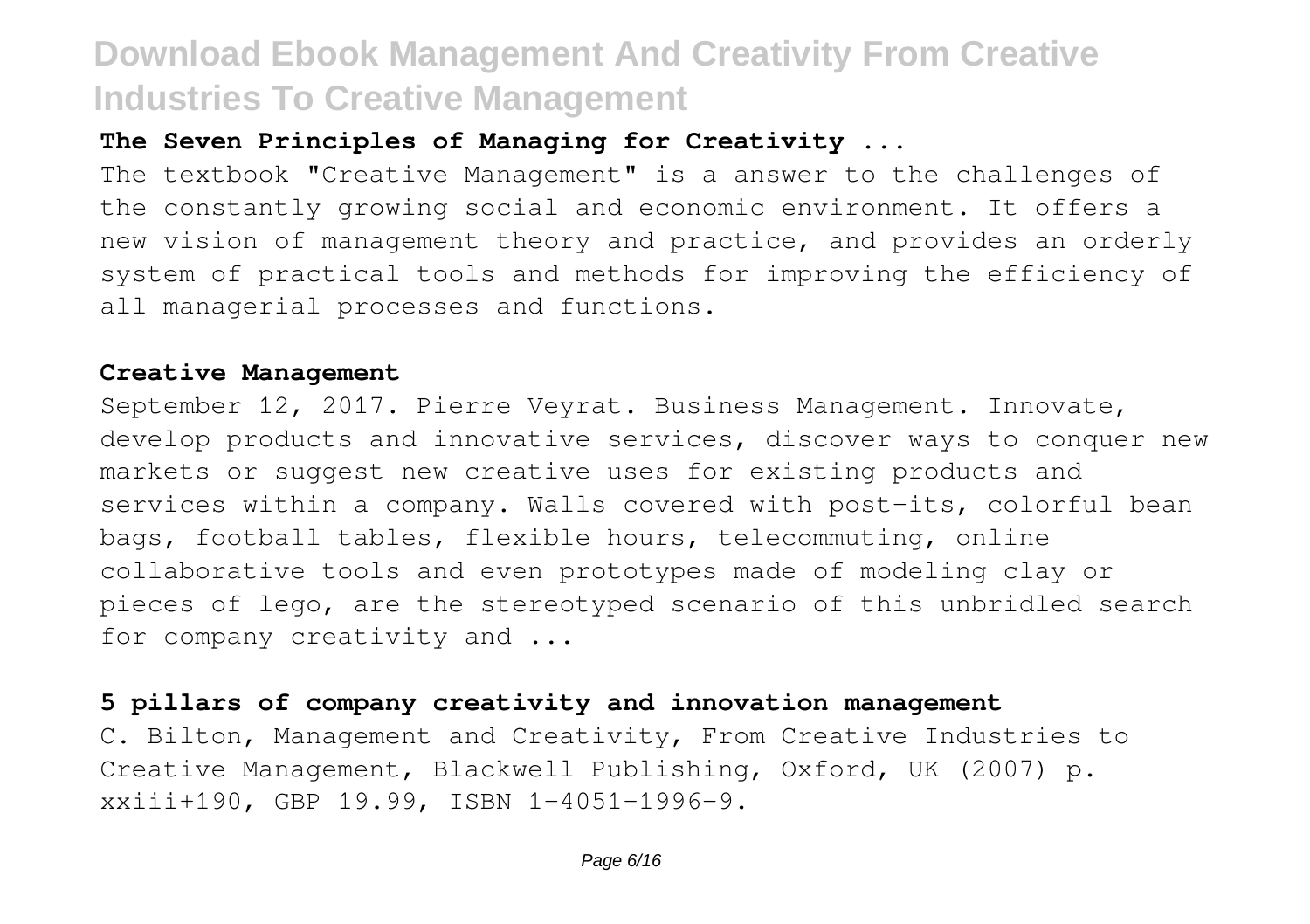#### **C. Bilton, Management and Creativity, From Creative ...**

When including a definition of management, creativity management is defined as controlling, arranging and directing usage of the creative thinking skills and other mental processes of an individual person or a group of people.

#### **Creative Abilities and Creative Thinking Skills Management ...**

The Journal also benefits from Wiley Transitional Deals in Germany, Sweden, Hungary, Norway, the Netherlands and Austria, through which authors from eligible institutions in these countries can publish Open Access at no direct cost. If you have questions about your OA publishing eligibility, please reach out to us at.

#### **Creativity and Innovation Management - Wiley Online Library**

Creativity generally does demand some level of expertise. Creativity Thinking Skills. Another one of the Principles of Creativity is creative thinking. Creative thinking is associated with how one approaches a problem or difficult situation. It involves finding a unique and creative solution to any unanswered question or problem.

**Principles of Creativity: Creativity Thinking Skills ...** Management and creativity: from creative industries to creative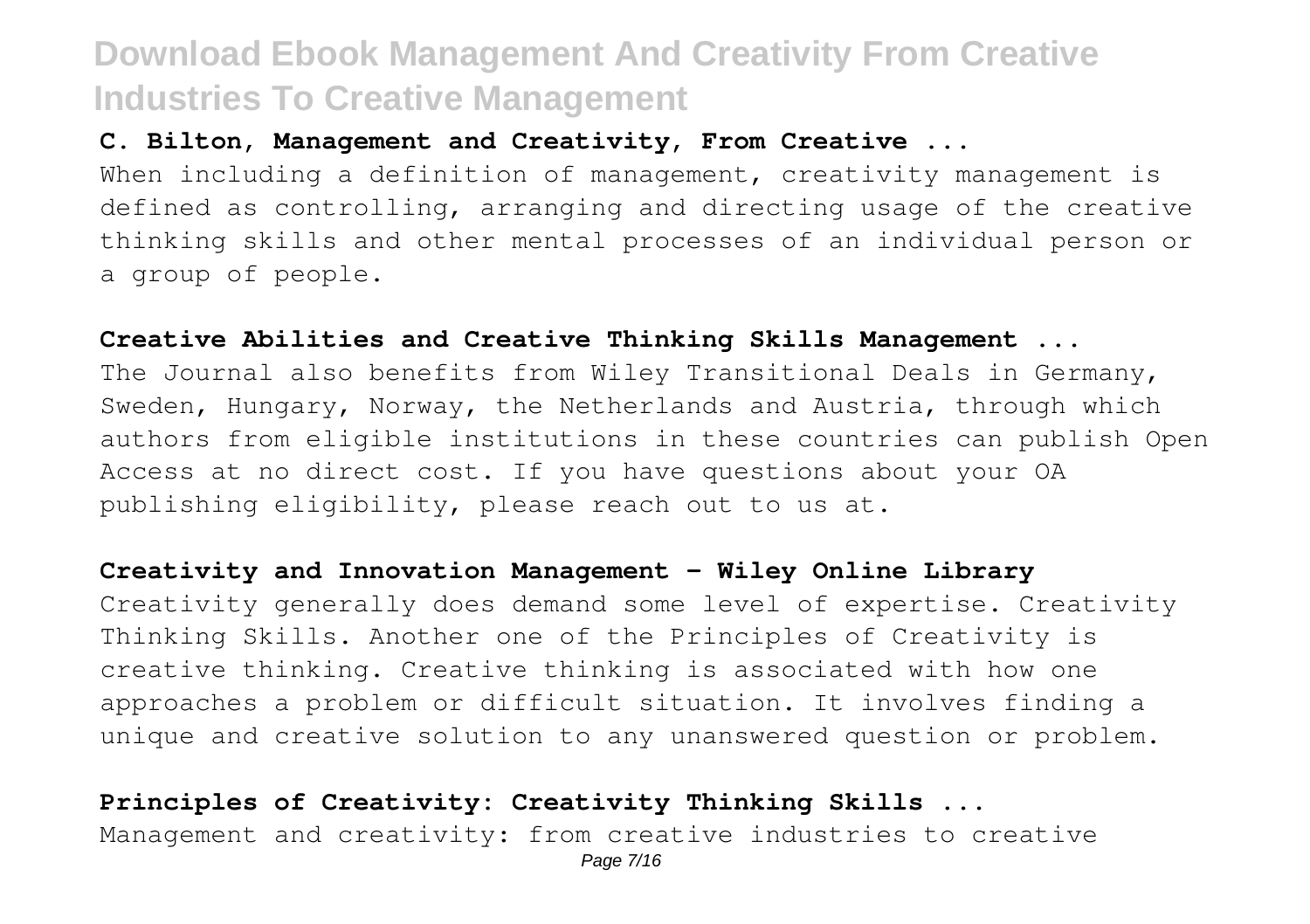management. Bilton, Chris. Chris Bilton challenges the stereotypical opposition between 'creatives' and 'suits'. Drawing on the work of management and creativity theorists, as well as on the experience of individuals, he aims to improve our understanding of the relationship between ...

#### **Management and creativity: from creative industries to ...**

Innovation is doing. There's no doubt that no matter what the size, your business needs to foster creativity and innovation together to stay competitive and to retain awesome teammates. Creative workers replace knowledge workers and managers must learn to nurture creativity Seven Rules for Creativity Managers

This book explores the relationship between the management of creativity and creative approaches to management. Challenges the stereotypical opposition between 'creatives' and 'suits'. Draws on the work of management theorists such as Mintzberg and Porter and creativity theorists such as Amabile and Boden. Draws on the practical experience of individuals working in the creative industries. Looks at the place of creative organisations and creative business management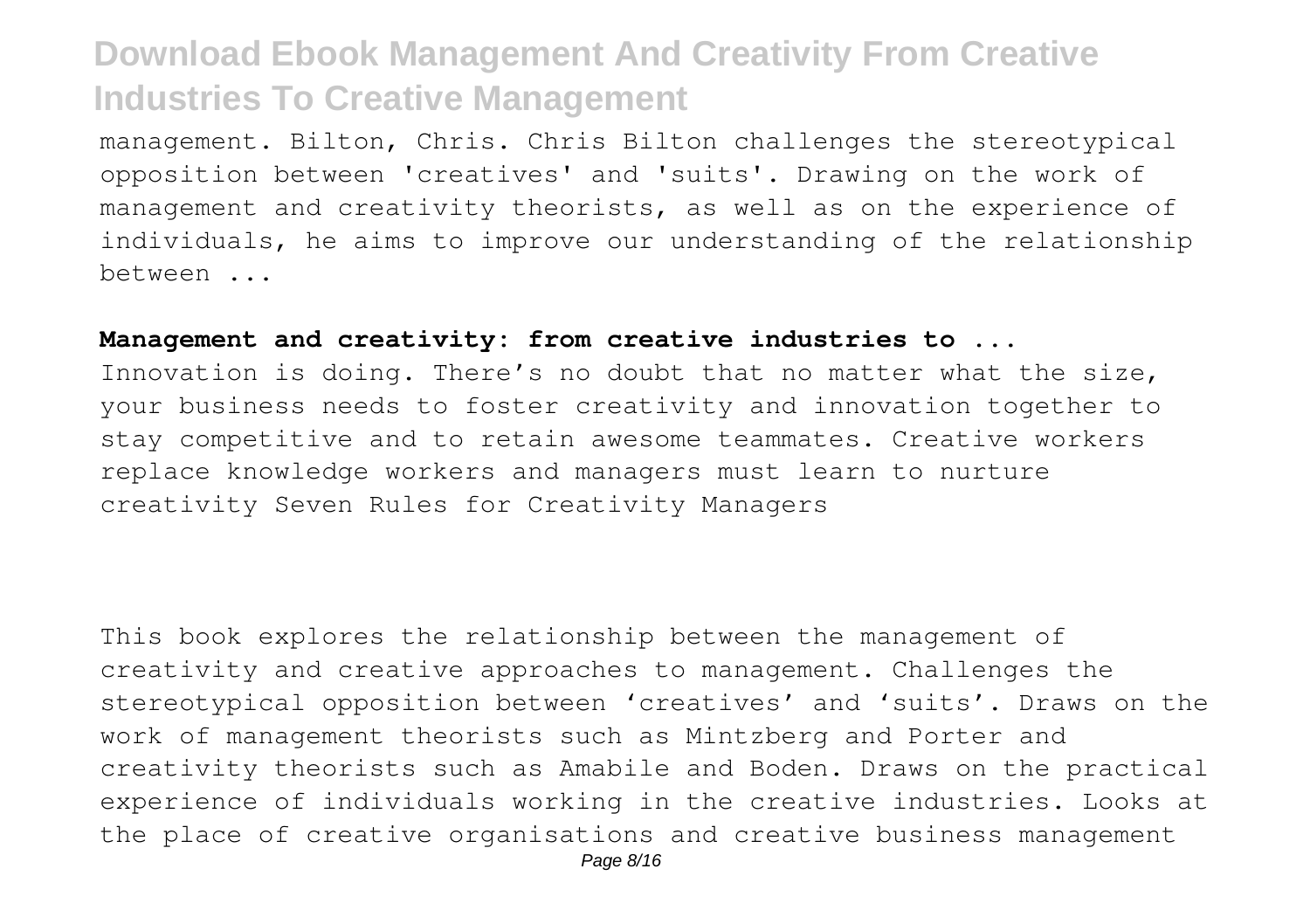in a new creative economy, based on ideas, images and information.

'In many organisations creativity is so often seen as the preserve of a small number of people with "artistic temperaments" but in my experience all sorts of people have creative abilities which can be used to the benefit of a "creative" organisation. The task of a manager is to find ways of exploiting this. This Handbook provides the reader with insights to help them and others to promote the kind of creativity that adds real value.' - Greg Dyke, Chair, British Film Institute; Chair, Football Association; Chancellor, University of York, UK and Director-General of the BBC 2000-2004

Creative Management and Development has been updated with newly commissioned and leading edge chapters on intuitive cognition, complexity, emotion, team innovation, development, and well-being. The textbook retains seminal papers on creativity, perception, style, culture, and sustainable development. The contributors to this textbook represent a broad spectrum of perspectives from among the most distinguished names in the field. They give a clear overview of the topics discussed while explaining their practical implications. This textbook is published as a Course Reader for The Open University Course Creativity, Innovation and Change (B822) but will engage and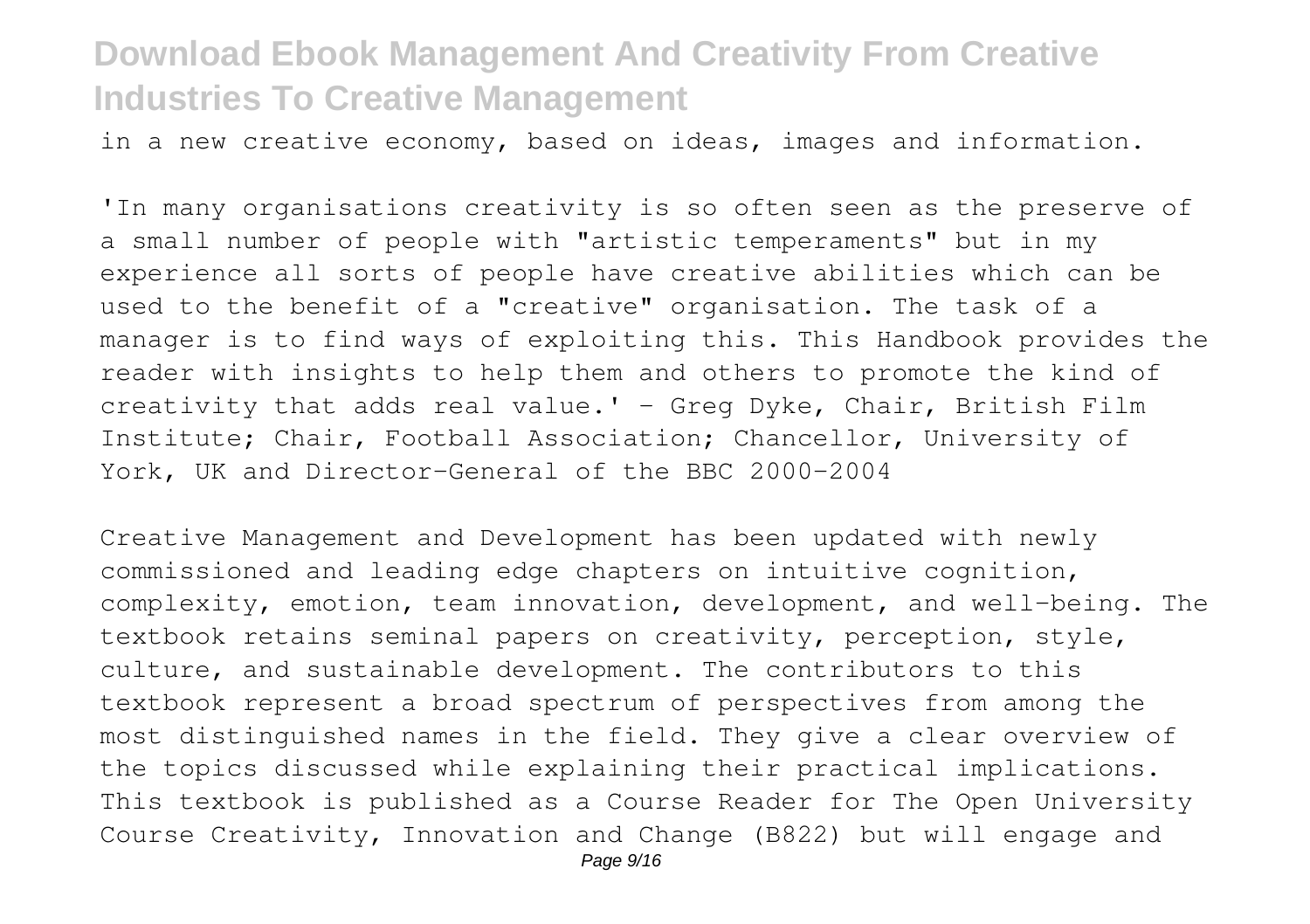challenge students interested in creative ways of managing, different approaches to developing creativity in organizations and creative leadership.

Design and other creative industries not only shape our lives in numerous ways, providing 'cultural' goods such as films, music and magazines, but also shape the look and feel of everyday objects and spaces. The creative industries are also important economically; governments and businesses now make considerable efforts to manage creativity for a range of political and economic ends. Does the management of design conflict with traditional ideas of creative freedom and autonomy? How do government policies and business priorities influence the day-to-day practices of designers? And how far have the processes and purpose of creative work been changed by its new centrality to business and government? Bringing together case studies and material from a range of industries and contexts, as well as a series of interviews with practitioners, Design and Creativity provides a cutting-edge account of key trends in the creative industries at the start of the twenty-first century.

Handbook of the Management of Creativity and Innovation: Theory and Practice is a collection of theories and practices for the effective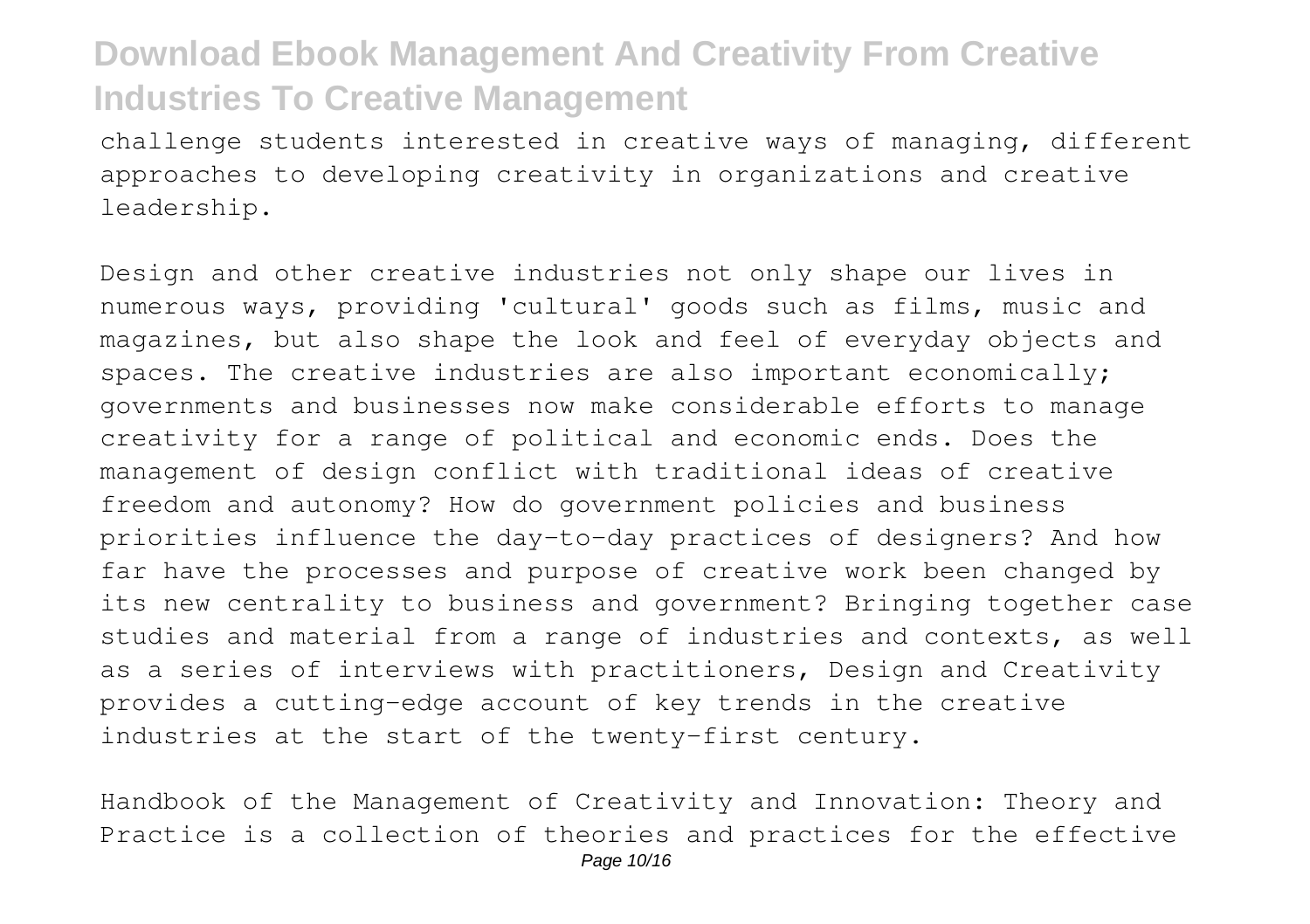management of creativity and innovation, contributed by a group of European experts from the fields of psychology, education, business, engineering, and law. Adopting an interdisciplinary and intercultural approach, this book offers rich perspectives — both theoretical and practical — on how to manage creativity and innovation effectively in different domains and across cultures. This book appeals to students, teachers, researchers, and managers who are interested in creative and innovative behavior, and its management. Although the authors are from the fields of psychology education, business, engineering, and law, readers from all disciplines will find the coverage of this book beneficial in deepening their understanding of creativity and innovation, and helping them to identify the right approaches for managing creativity and innovation in an intercultural context.

Creativity and Innovation for Managers will appeal to any manager responsible for getting more out of a business. Creative thinking, creative problem solving and creative idea generation have become essential business drivers. This book provides an excellent executive briefing for senior management to understand what business creativity is, how it can benefit the company, and how to get the most out of it. It looks at the pitfalls on the road to innovation and the ways to avoid them, pulling together the experiences of key practitioners in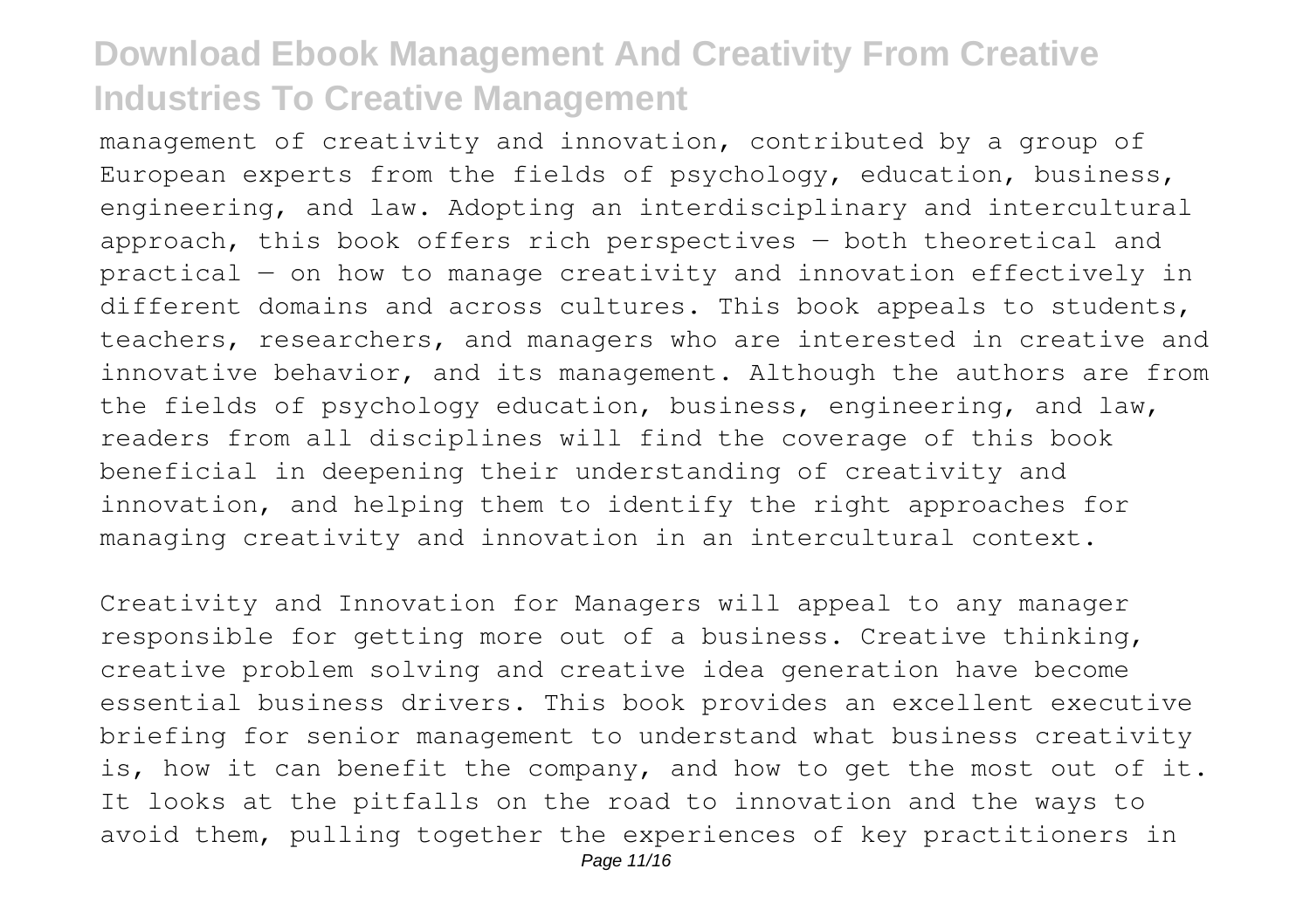the field both in the UK and the US. By concentrating on the essentials, Creativity and Innovation In Brief is a waffle-free approach to creativity, providing a quick action focused and accessible insight into a complex topic. It provides;  $-$  a practical approach to business creativity without the hype;  $-$  an agenda for making innovation happen in your business - a real world view.

From a co-founder of Pixar Animation Studios—the Academy Award–winning studio behind Coco, Inside Out, and Toy Story—comes an incisive book about creativity in business and leadership for readers of Daniel Pink, Tom Peters, and Chip and Dan Heath. NEW YORK TIMES BESTSELLER | NAMED ONE OF THE BEST BOOKS OF THE YEAR BY The Huffington Post • Financial Times • Success • Inc. • Library Journal Creativity, Inc. is a manual for anyone who strives for originality and the first-ever, all-access trip into the nerve center of Pixar Animation—into the meetings, postmortems, and "Braintrust" sessions where some of the most successful films in history are made. It is, at heart, a book about creativity—but it is also, as Pixar co-founder and president Ed Catmull writes, "an expression of the ideas that I believe make the best in us possible." For nearly twenty years, Pixar has dominated the world of animation, producing such beloved films as the Toy Story trilogy, Monsters, Inc., Finding Nemo, The Incredibles, Up, WALL-E,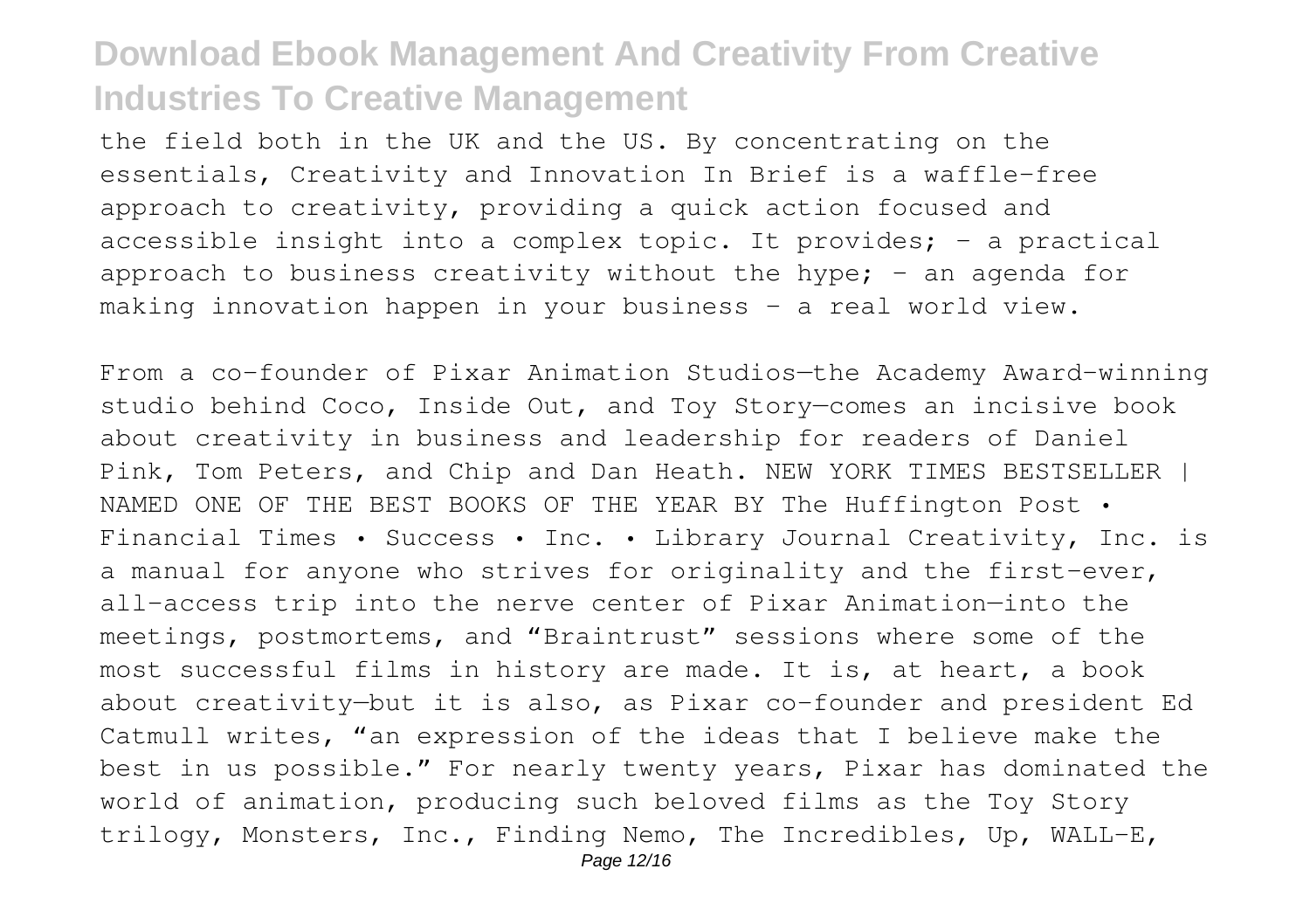and Inside Out, which have gone on to set box-office records and garner thirty Academy Awards. The joyousness of the storytelling, the inventive plots, the emotional authenticity: In some ways, Pixar movies are an object lesson in what creativity really is. Here, in this book, Catmull reveals the ideals and techniques that have made Pixar so widely admired—and so profitable. As a young man, Ed Catmull had a dream: to make the first computer-animated movie. He nurtured that dream as a Ph.D. student at the University of Utah, where many computer science pioneers got their start, and then forged a partnership with George Lucas that led, indirectly, to his co-founding Pixar in 1986. Nine years later, Toy Story was released, changing animation forever. The essential ingredient in that movie's success—and in the thirteen movies that followed—was the unique environment that Catmull and his colleagues built at Pixar, based on leadership and management philosophies that protect the creative process and defy convention, such as: • Give a good idea to a mediocre team, and they will screw it up. But give a mediocre idea to a great team, and they will either fix it or come up with something better. • If you don't strive to uncover what is unseen and understand its nature, you will be ill prepared to lead. • It's not the manager's job to prevent risks. It's the manager's job to make it safe for others to take them. • The cost of preventing errors is often far greater than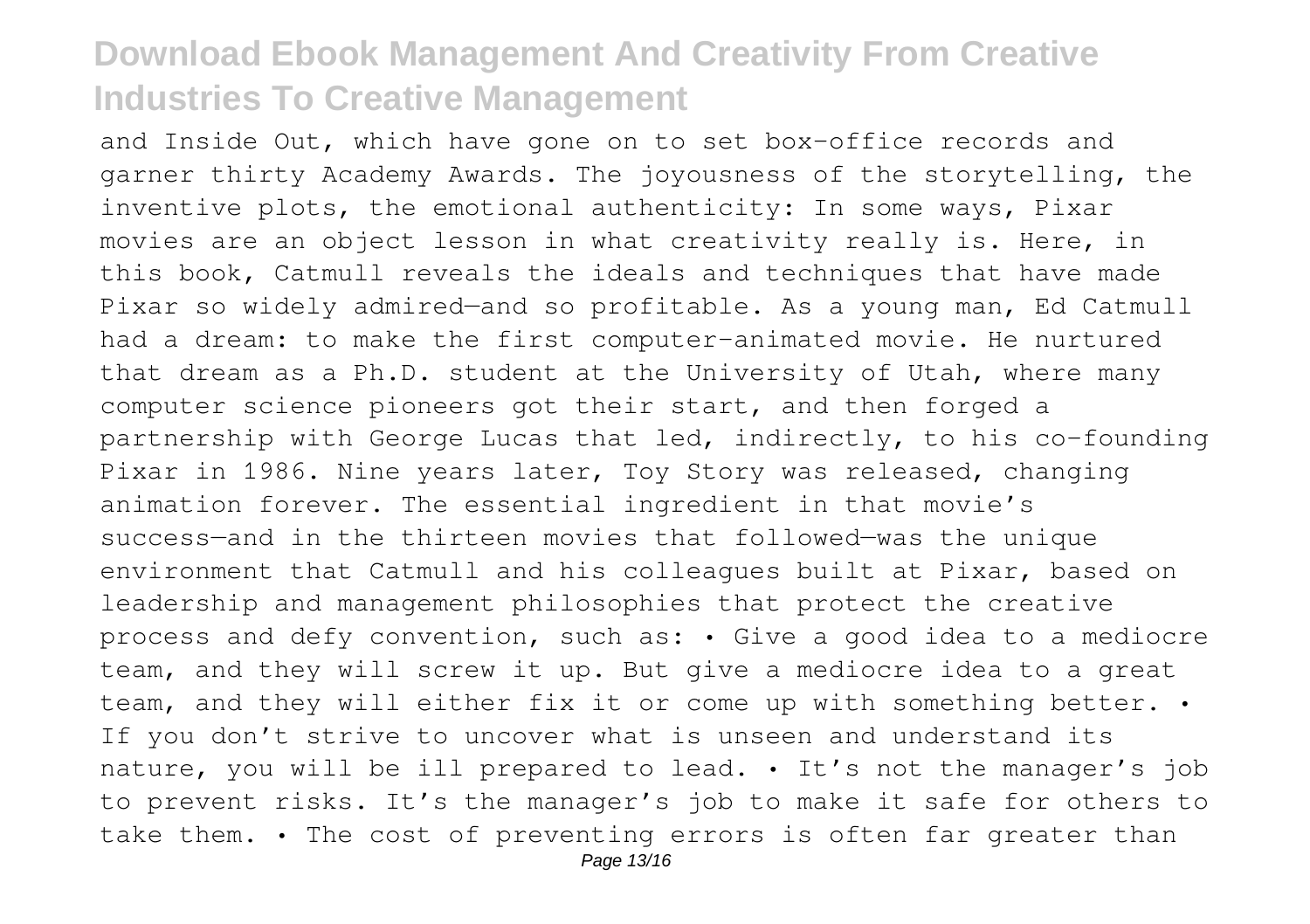the cost of fixing them. • A company's communication structure should not mirror its organizational structure. Everybody should be able to talk to anybody.

This book identifies best practices, leadership styles, and organizational structures for the stimulation of organizational creativity, with an aim to help any company – not just companies in creative fields or industries – become an organization in which new ideas flow, new processes are developed, and new products are brought to market. Managers will find case studies describing exceptional organizational creativity and practical takeaways that can be applied in their own firms. Students will find concrete analytical frameworks for thinking about creativity in organizations, and academics will find a different approach to the study of creativity, one that is grounded in practice.

In the past, 'Global Management' meant optimizing production and commercialization activities around the world in an international business context. With the emergence and rise of the creative economy, the global game has changed. This book is about the global management of creativity and related innovation processes, and examines how companies, organizations and institutions can foster the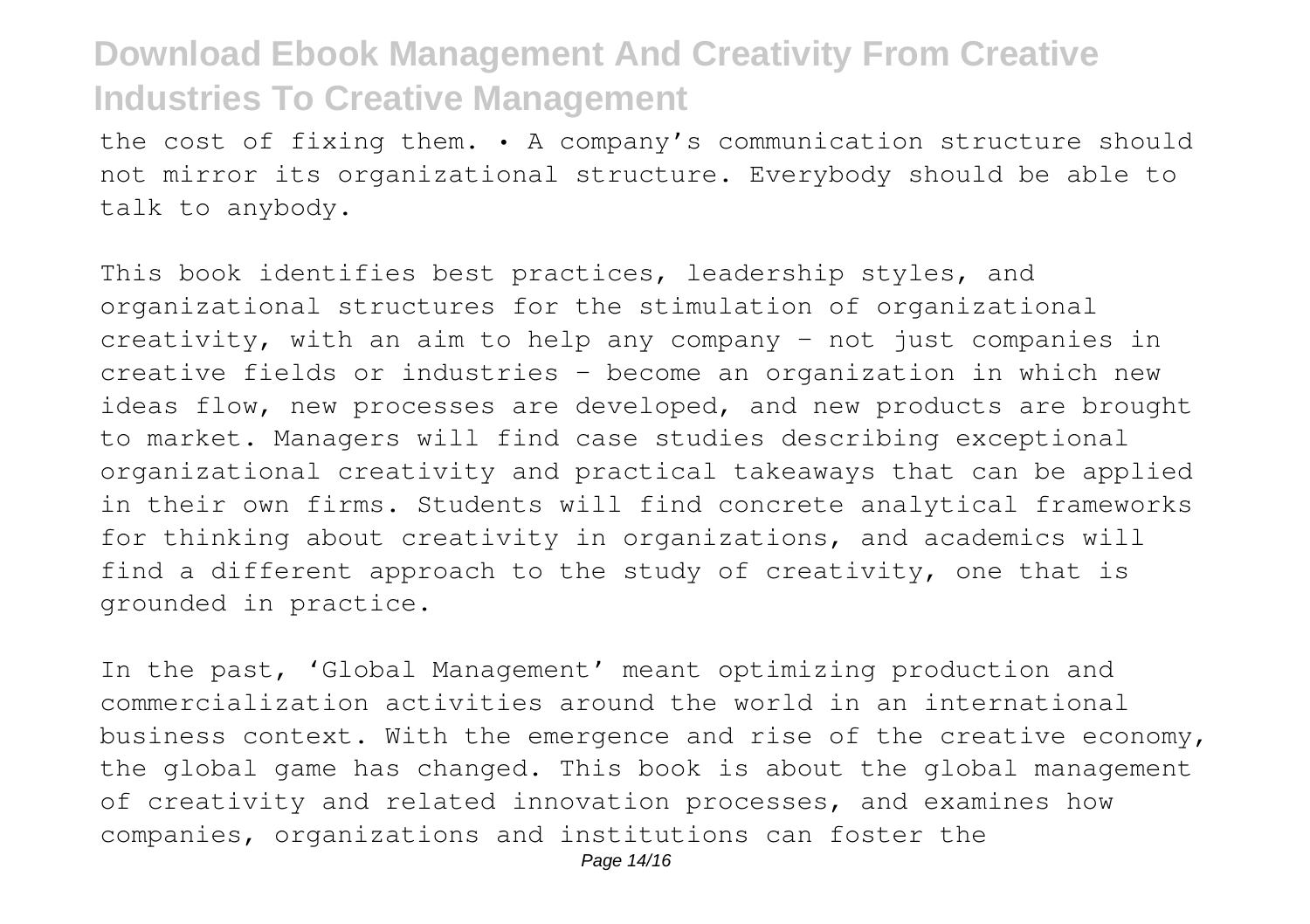transformation of an original idea to its successful execution and international diffusion. The Global Management of Creativity gives a clear framework for analyzing creativeness in organizations in an international context, and pinpointing important key elements that should be tracked. Comprising expert contributions and written by a wide array of leading scholars in economics, management of innovation and creativity, this book is an insightful resource. This volume provides empirical and theoretical material for managers, students and academics in the field of international management of creativity and innovation. It is also suitable for those who are interested in industrial economics, management of technology, and innovation and industrial studies.

The aim of the Managing Networks of Creativity is to improve our understanding of creativity and the management of creativity, as discussed in the fields of management (including strategic management, organization science, organizational behaviour, and entrepreneurship), economics, sociology, regional studies, and political science. While research on creativity has made several important contributions to the theoretical literature, little attention has been paid to the development and testing of formal theoretical models, especially in those cases where creativity is the result not so much of individual